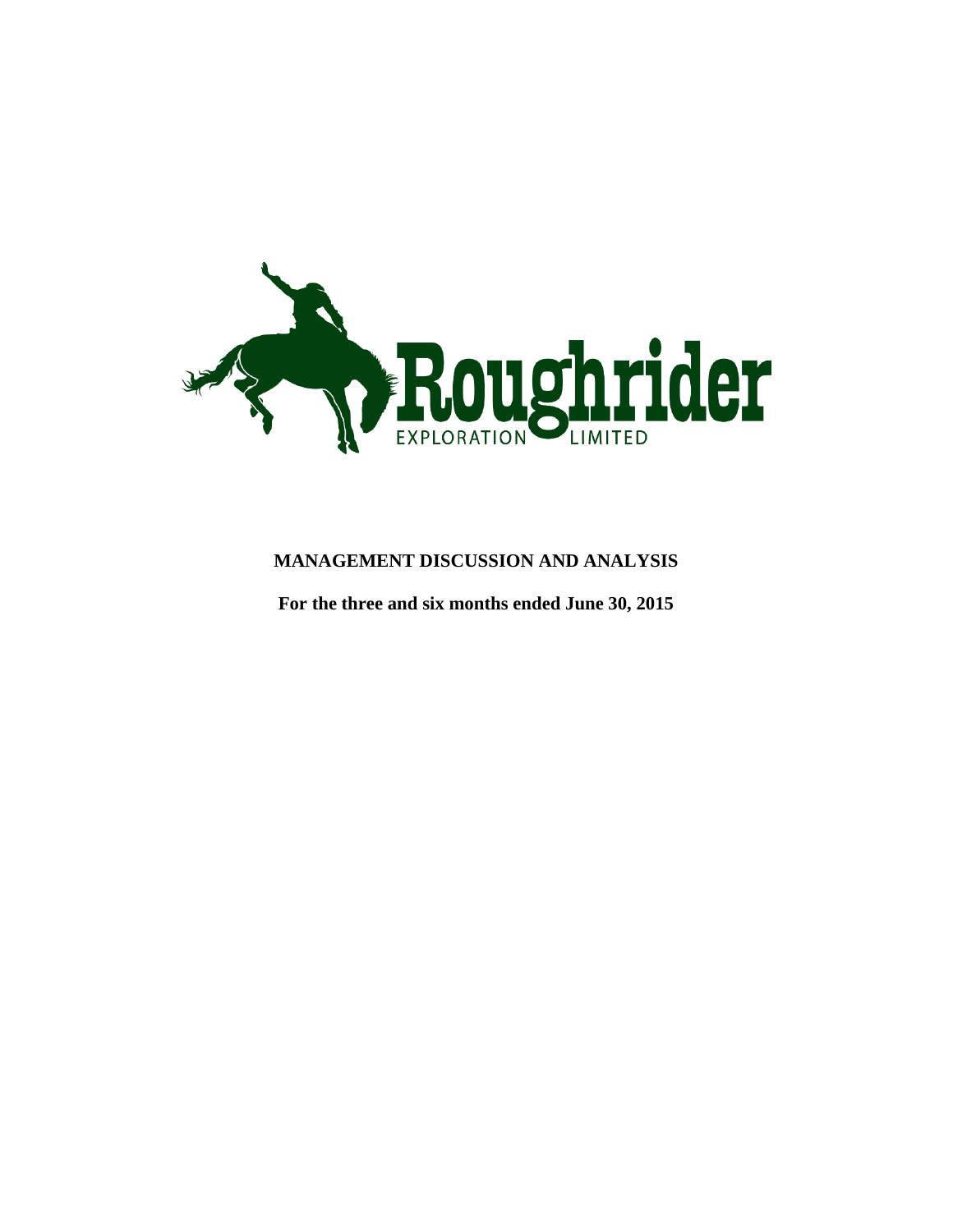Management Discussion & Analysis Six months ended June 30, 2015

### **INTRODUCTION**

Prepared on August 24, 2015 for the six months ended June 30, 2015 ("fiscal 2015"), this Management Discussion and Analysis ("MD&A") supplements, but does not form part of the unaudited condensed interim financial statements of Roughrider Exploration Limited ("Roughrider" or the "Company"). This MD&A should be read in conjunction with the accompanying unaudited condensed interim financial statements for the quarter ended June 30, 2015 and the audited annual financial statements for the year ended December 31, 2014 and the related notes, all of which have been prepared in accordance with International Financial Reporting Standards ("IFRS").

Additional information, including audited financial statements and more detail on specific items discussed in this MD&A can be found on the Company's page at [www.sedar.com.](http://www.sedar.com/)

Monetary amounts in the following discussion are in Canadian dollars.

This MD&A contains Forward Looking Information. Please read the Cautionary Statements on page 3, and the description of Risk Factors carefully.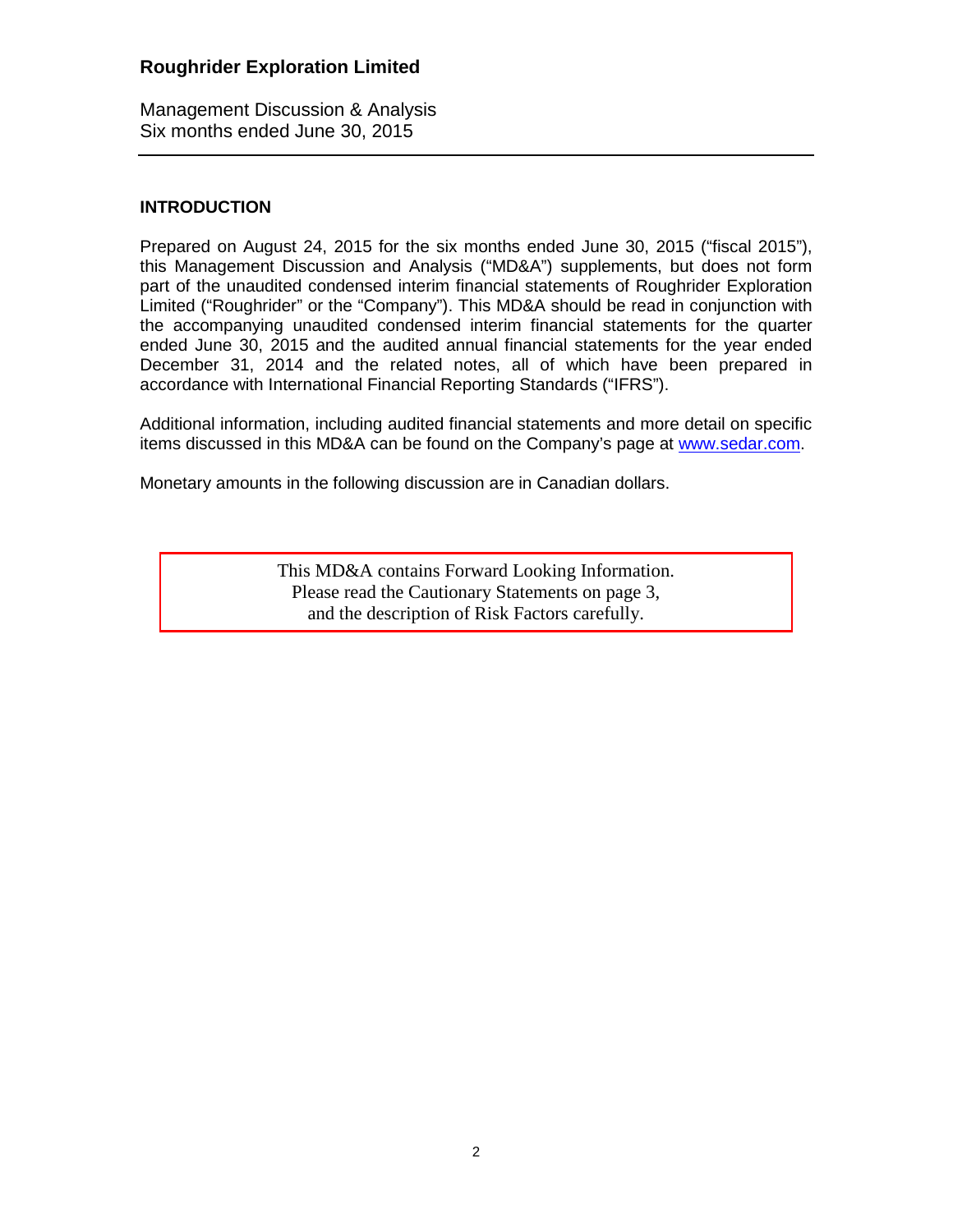Management Discussion & Analysis Six months ended June 30, 2015

### **FORWARD-LOOKING INFORMATION**

This MD&A contains certain forward-looking information and forward looking statements as defined in applicable securities laws. All statements other than historical fact are forward looking statements.

The statements reflect the current beliefs of the Company, and are based on currently available information. Accordingly, these statements are subject to known and unknown risks, uncertainties and other factors which could cause the actual results, performance or achievements of the Company to be materially different from any future results, performance or achievements expressed in or implied by the forward-looking statements. This forward-looking information, principally under the heading "Outlook," but also elsewhere in this document, includes estimates, forecasts, plans and statements as to the Company's current expectations concerning, among other things, continuance as a going concern, collection of receivables, requirements for additional capital, the availability of financing, and the potential held by projects in the Company's portfolio.

Forward-looking statements are based on a number of assumptions, including, but not limited to, assumptions regarding general business and economic conditions, interest rates, the global and local supply and demand for labour and other project inputs, changes in commodity prices in general, changes to legislation, conditions in financial markets (in particular, the continuing availability of financing), our ability to attract and retain skilled staff, and our ongoing relations with governments, our employees and business partners. The foregoing list of assumptions is not exhaustive. Events or circumstances could cause actual results to vary materially from expectations.

Factors that may cause actual results to vary include, but are not limited to: actual experience in collecting receivables, changes in interest and currency exchange rates, acts or omissions of governments, including those who consider themselves self-governing, delays in the receipt of government approvals or permits to begin work, inaccurate geological and engineering assumptions, unanticipated future operational difficulties (including cost escalation, unavailability of materials and equipment, industrial disturbances or other job action, epidemic, pandemic or other disease outbreaks, and unanticipated events related to health, safety and environmental matters), political risk (including the risk that the rights to mine a project may be rescinded by the government or otherwise lost), actual exploration results, social unrest, failure of counterparties to perform their contractual obligations, changes in general economic conditions or conditions in the financial markets and other risk factors as detailed from time to time in the Company's reports and public filings with the Canadian securities administrators, filed on SEDAR. The Company does not assume the obligation to revise or update forward-looking information after the date of this document nor to make revisions to reflect the occurrence of future unanticipated events, except as may be required under applicable securities laws.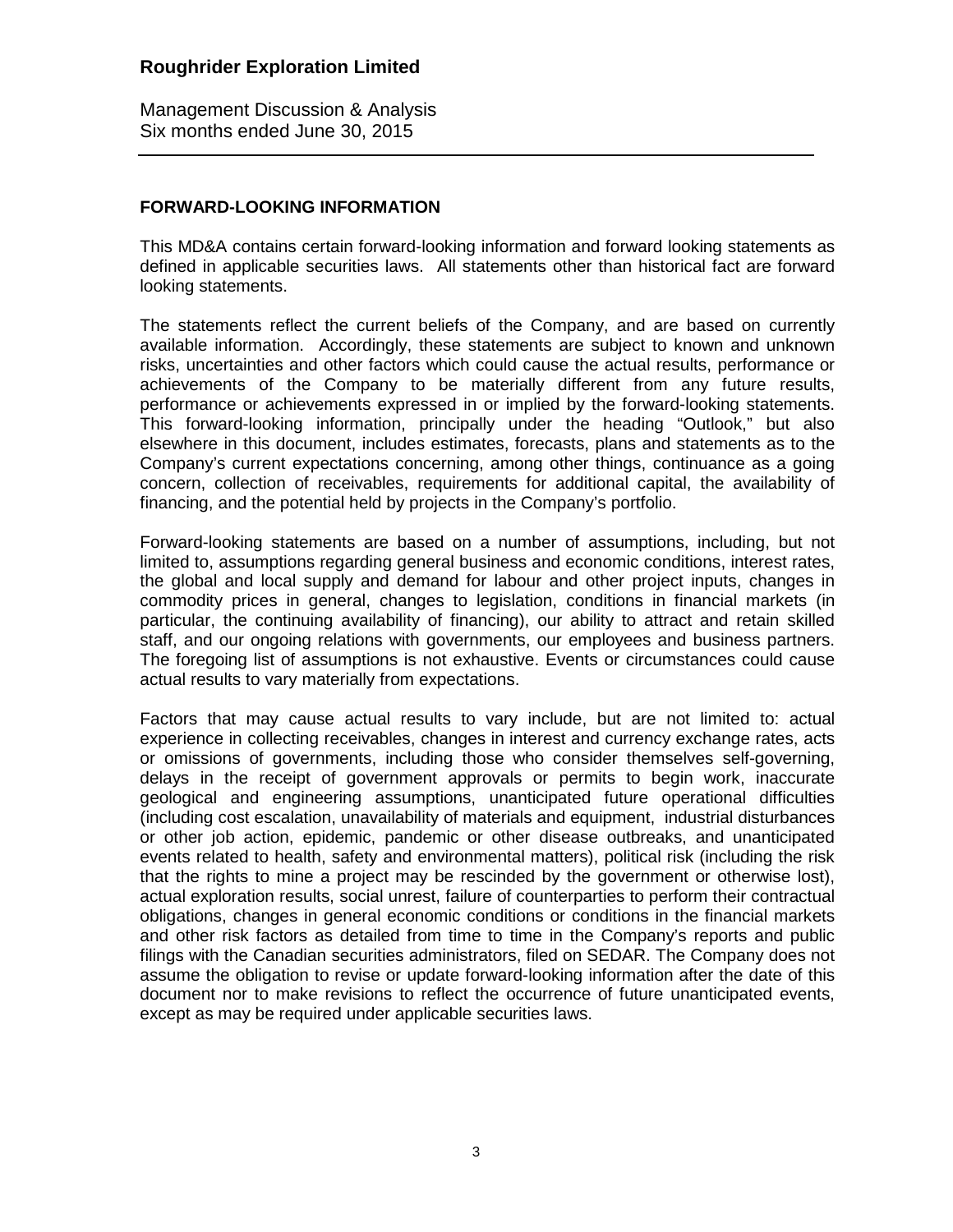Management Discussion & Analysis Six months ended June 30, 2015

### **BUSINESS OF THE COMPANY**

The principal business of the Company is uranium mineral exploration in the Athabasca Basin region of northern Saskatchewan. The main focus of its work is the exploration of the 200,677 hectare Genesis uranium project located northeast of the Athabasca Basin, within the Wollaston-Mudjatk Transition Zone ("WMTZ"). All of Saskatchewan's operating uranium mines occur along the WMTZ where it extends to the southwest under the boundaries of the basin. Previous to July 16, 2014, the principal business of the Company was the identification and evaluation of assets or businesses with a view to completing a Qualifying Transaction as defined by TSX Venture Exchange (the "Exchange") Policy 2.4. The Qualifying Transaction closed on July 16, 2014.

The Company is a reporting issuer in British Columbia, Alberta, and Ontario, and trades on the Exchange under the symbol REL.

### Genesis Property

The Genesis property is located northeast of Saskatchewan's Athabasca Basin, and within the prospective Wollaston-Mudjatk Transition Zone. Notably, this Transition Zone is host to every one of Canada's operating uranium mines that are within the boundaries of the basin. The Genesis property is comprised of 53 mineral claims, totalling 200,677 hectares (495,883 acres). The claims begin 25 km to the Northeast of Eagle Point uranium mine operated by Cameco Corporation, and the claims extend 90 kilometres to the Northeast along this prospective geological and structural domain, to the Manitoba border.

Until recently, explorers focused on targeting uranium mineralization within the current boundaries of the Athabasca Basin, even though many of the high-grade resources are located within basement rocks lying beneath the basin. Recent discoveries, such as Fission Uranium Corp.'s Patterson Lake South (the RRR deposit), which are hosted by basement rocks but are clearly outside current basin boundaries, have renewed interest in exploration of areas outside of the basin, having known uranium showings and favorable structural settings within basement host rocks.

The Genesis property covers regional host rocks known to host uranium mineralization. The project area has previously been explored by Dennison Mines Limited, Roughrider Uranium Corp., Triex Minerals Corporation, CanAlaska Uranium Ltd., and the geological surveys of Saskatchewan and Canada. Past exploration included lake sediment and soil geochemical surveys, airborne geophysical surveys, ground radiometric surveys, geological mapping and prospecting. A compilation by Kivalliq management of this historic work, which outlined 30 uranium showings and several known uranium-bearing boulder trains, helped to outline eight target areas that display multi-variant anomalism including combinations of geophysical conductors and/or existing lake sediment, boulder or outcrop uranium or indicator element geochemical anomalies.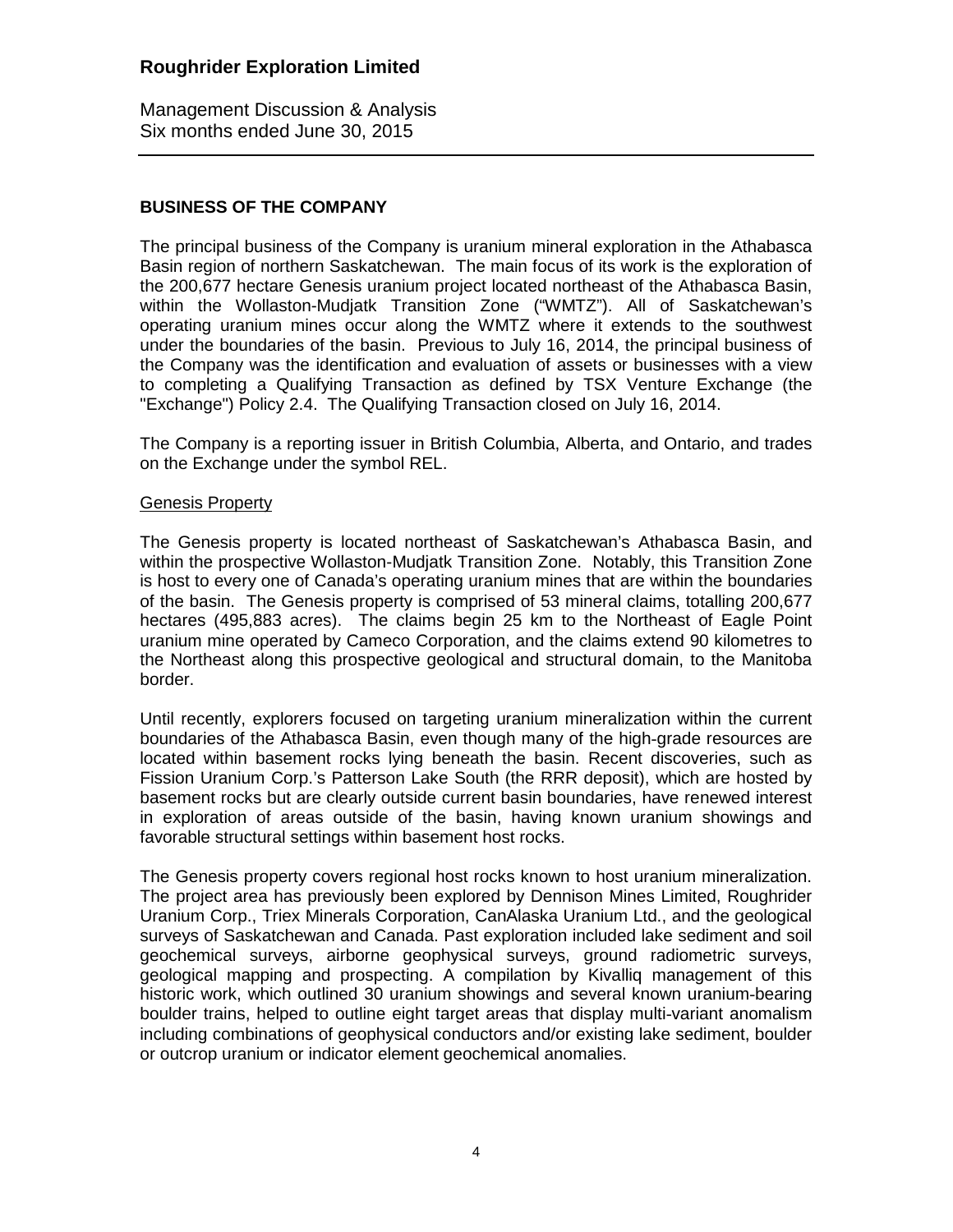Management Discussion & Analysis Six months ended June 30, 2015

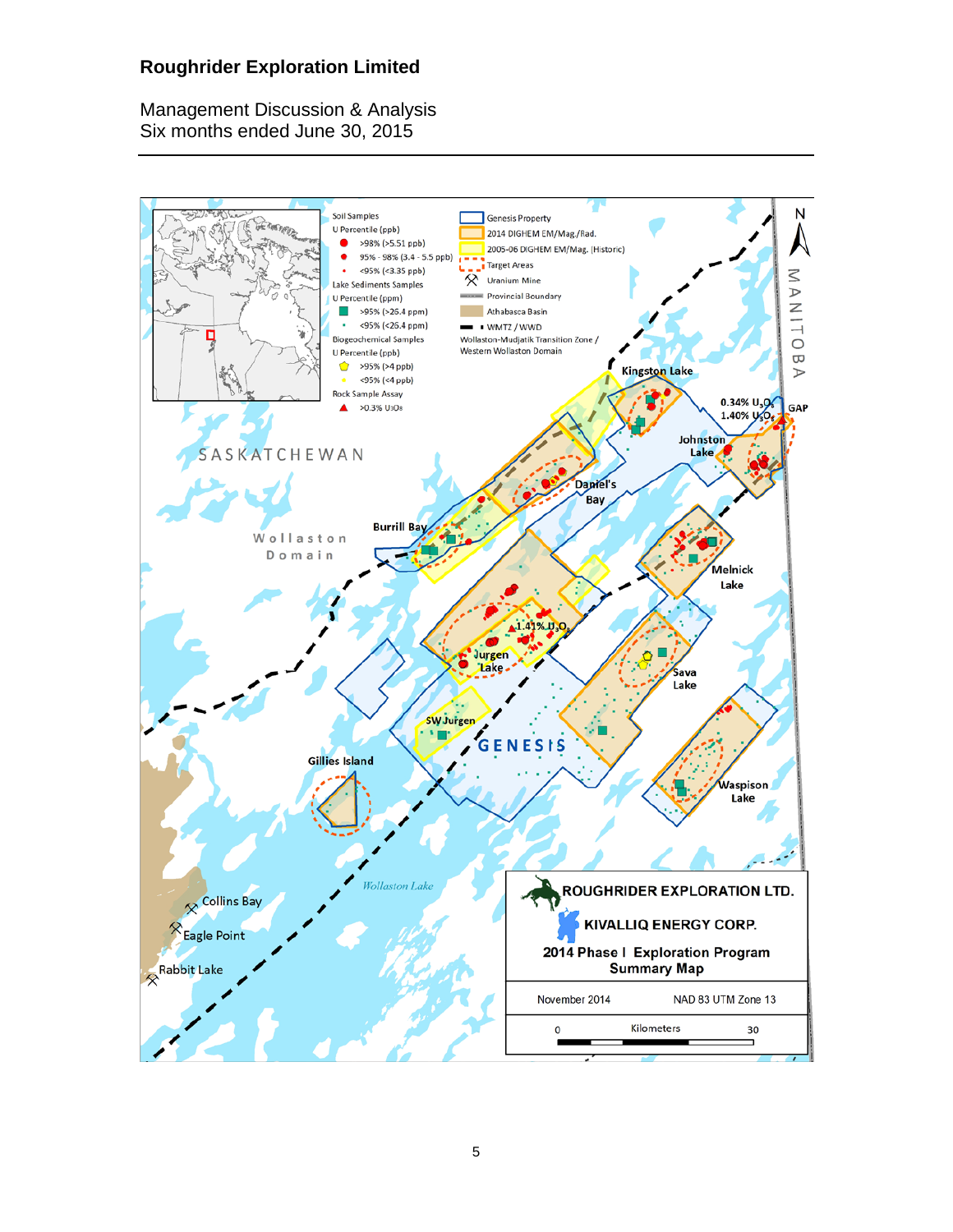Management Discussion & Analysis Six months ended June 30, 2015

With its partner Kivalliq, Roughrider developed a multi-approach, first phase exploration program designed to identify high priority targets for a future drill program, and also to suggest a number of secondary targets for further follow-up exploration. The eight target areas selected were explored with airborne electromagnetic ("EM"), magnetic and radiometric geophysics and lake sediment geochemical sampling, and various combinations of grid-controlled soil geochemical sampling and orientation biogeochemical sampling, mapping and prospecting. Exploration fieldwork for the 2014 Phase 1 program started on July  $18<sup>th</sup>$  and was completed September 10, 2014.

Preliminary results from the 5,984 line-kilometres of airborne geophysics helped to refine targets during the field work. The 2014 Phase I field work program was successful in isolating six priority areas based on repeated and expanded geochemical anomalies, and favourable geology in association with discrete geophysical signatures. The six priority areas include the following:

- Jurgen 1 and Jurgen 2 are located roughly 5 kilometres apart along an east trending corridor of linear EM conductors and are highlighted by multi-element soil anomalies with confirmed uranium in till and favourable geology; also boulder sample 15401 found roughly 4 kilometres east along the same conductor corridor from Jurgen 2 assayed 1.41%  $U_3O_8$ ;
- Johnston Lake/GAP is an area of favourable geology and geophysics interpreted complex structure highlighted by historic and newly mapped uraniferous boulders  $(1.40\%$  and 0.36%  $U_3O_8$ ; samples 15355 and 15352 respectively), and new and historic soil and lake sediment anomalies;
- Kingston Lake is highlighted by coincident soil and abundant new and historic lake sediment anomalies associated with favourable geology and EM and a magnetic geophysics interpreted complex dome structure;
- Sava Lake is highlighted by biogeochemical anomalies and new and historic lake sediment samples extending along a 1.4 kilometre section of a strong EM conductor; and,
- Daniel's Bay (Burrill Bay area) hosts coincident soil and biogeochemical anomalies in an area of EM and magnetic geophysics interpreted complex geology and structure.

In addition, during 2014 the Company added seven claims totaling 1,941 hectares to the Genesis property through a combination of purchase, property exchange and staking in both Saskatchewan and Manitoba. These seven claims are all in the Johnston Lake/GAP priority area and are contiguous with existing Genesis property claims.

The GAP 1, 2 and 3 claims (located just onto the Manitoba side of the border) and claims MC1246, MC2077 and MC2078 overlie portions of a significant EM conductor that extends southwest from Manitoba where SMDC intersected  $0.1\%$  U<sub>3</sub>O<sub>8</sub> over 0.2 metres in hole JM-01 in 1981. The area is highlighted by a radioactive boulder train extending over five kilometres southwest into the Genesis Property and numerous anomalous regional lake sediment samples, including 195 ppm U (sample GSC-773748).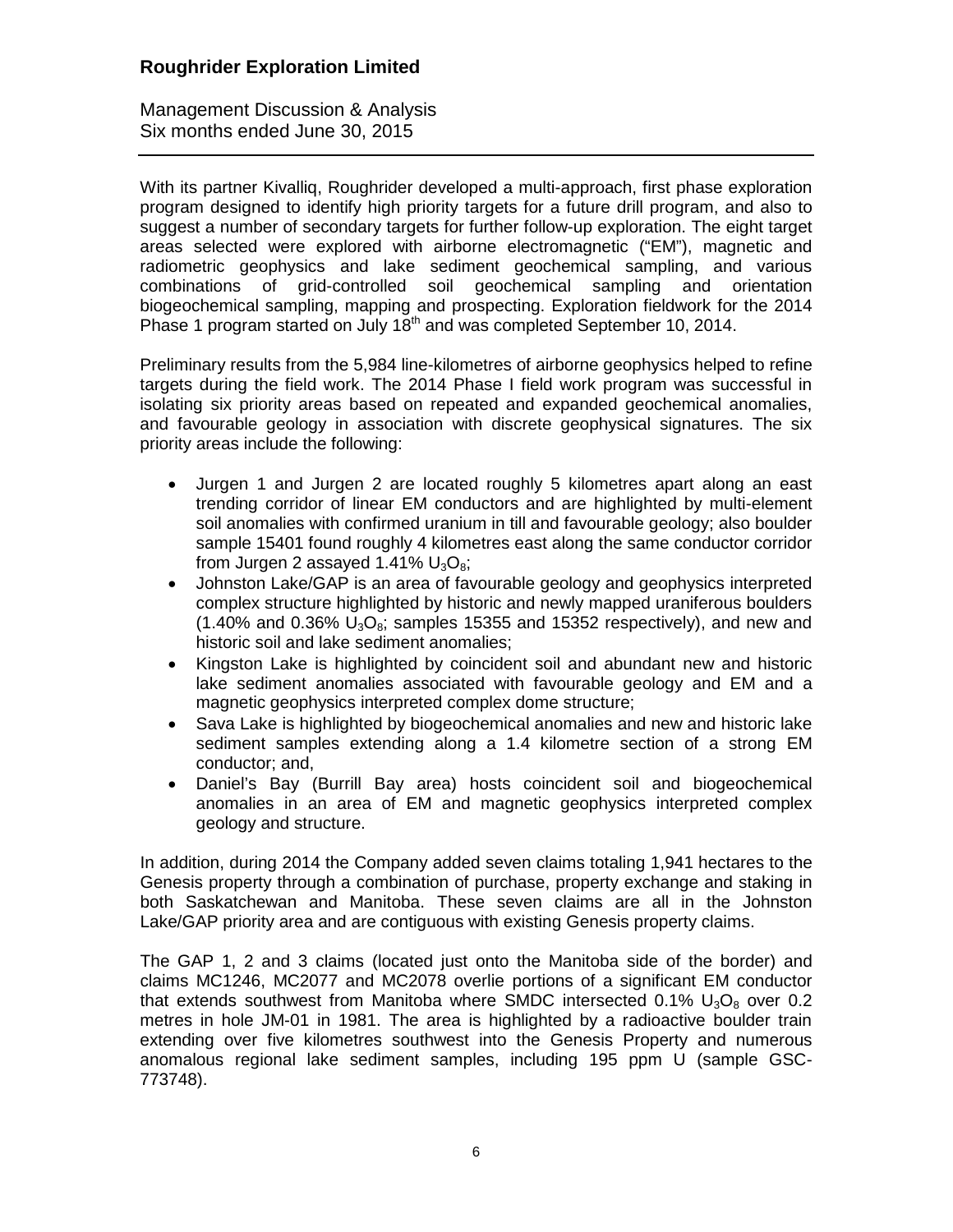Management Discussion & Analysis Six months ended June 30, 2015

The 35 ha legacy claim S-111916 overlies the historic Charcoal 6 anomaly, which has produced numerous bedrock samples with highs up to 208 ppm U, 4240 ppm Th, 30,136 ppm LREE, 853 ppm HREE, and 447 ppm Mo (sample RD058).

With the addition of these claims, the Genesis property now comprises a total of 200,677 hectares (495,883 acres).

### Other Roughrider Properties

Roughrider holds seven other properties that the Company staked itself. These claims are not part of the Genesis property and are 100% owned by Roughrider. The properties were selected based on a variety of parameters, including proximity to known mineralization, historic occurrences, favourable geology, lake sediment geochemistry and geophysics.

- Mozzie Lake property is comprised of two claims totalling 4,098 ha roughly 25 km north of the Athabasca Basin contact in the Black Lake area. The Mozzie Lake uranium prospect occurs within the Mudjatik Domain and has been demonstrated to include intersections of up to 38.1 metres apparent width of 0.08%  $U_3O_8$  (1968) core hole DDH68-20A-02) Mozzie Lake was the subject of a very focused 19 hole diamond drill program in 1967-68.
- The Fire Eye Lake property consists of a single claim of 2,662 hectares located 65 kilometres southwest of the Genesis property along the south margins of the Wollaston Domain, and produced historic grab sample results of 0.34%, 0.27%, 0.08% and 0.03%  $U_3O_8$ .
- Knoke Lake property is comprised of two claims totaling 1,239 hectares located roughly 3 kilometres west of the Genesis Property and the Burrill Bay target area.
- The Neely-Elke property, overlying uranium occurrences of the same names, is comprised of a single 316 ha claim located less than 16 kilometres northeast of the Cinch Lake, Leonard ad Cayzor uranium mines.
- The Walker Creek (three claims; 2,298 ha), and Laverdiere Creek (one claim, 376 ha) properties are located along the Wollaston-Mudjatik structural corridor 70 kilometres southwest and 20 kilometres west, respectively of the Key Lake mine site and the Athabasca Basin boundary.
- The Douglas River property consists of seven claims totaling 4,865 hectares located 14 km west of the Cluff Lake uranium mine area along the western perimeter of the Carswell Structure within the Athabasca Basin.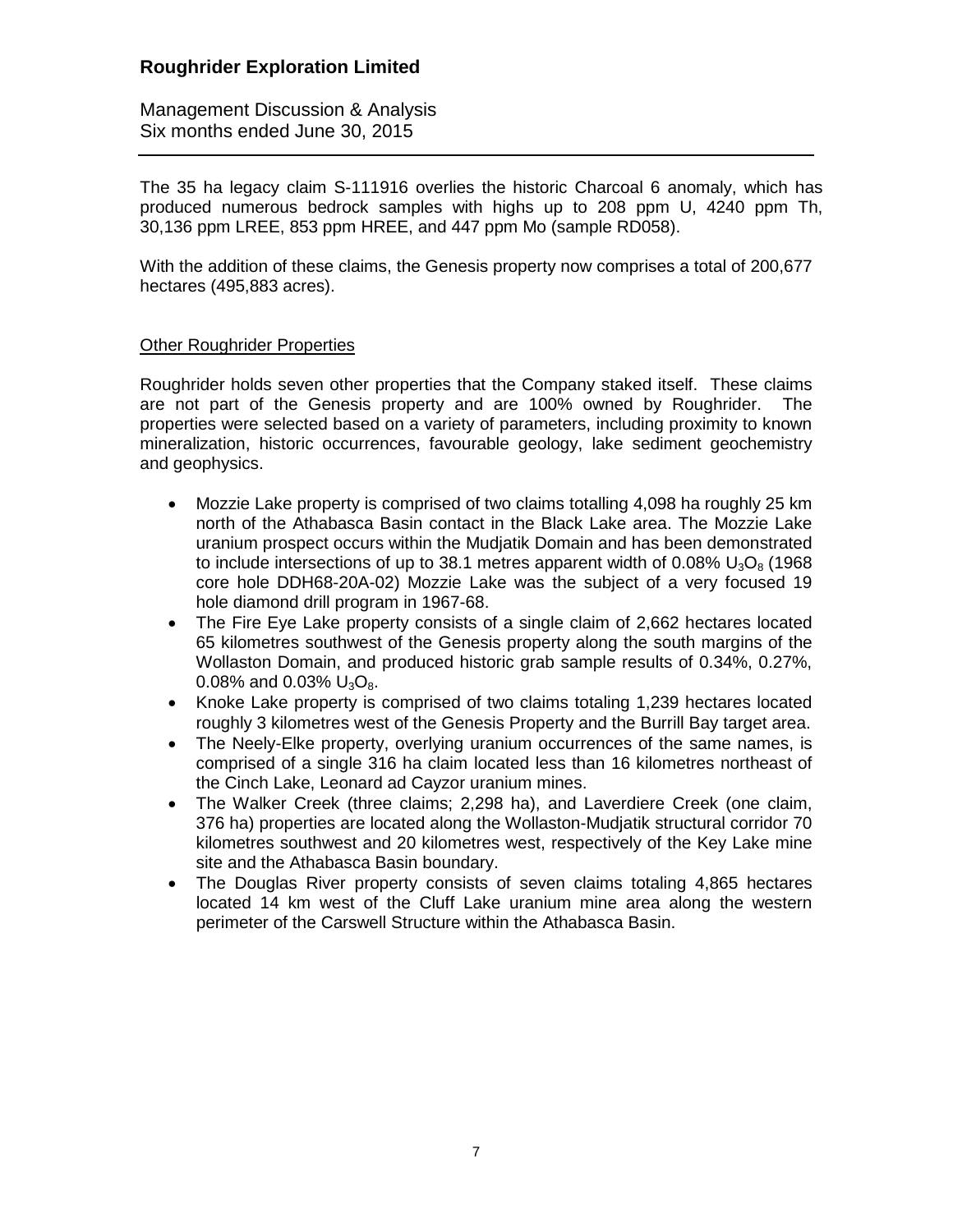Management Discussion & Analysis Six months ended June 30, 2015

### **HIGHLIGHTS FOR THE SIX MONTHS ENDED JUNE 30, 2015**

### **Financial Highlights**

Roughrider completed the first half of 2015 spending \$222,063 on exploration, while restricting other net expenses to \$153,970.

### **Operational Highlights**

On March 30, 2015, Roughrider announced the completion of its winter drill targeting field program on the Jurgen 1 and Jurgen 2 areas and the Sava Lake biogeochemical anomaly area. This program was designed to further investigate positive results from the 2014 summer work program; in particular, preliminary enzyme leach soil results from grids established above prominent DIGHEM EM conductors at Jurgen 1 and Jurgen 2 and multi-element biogeochemical anomalies at Sava Lake. In the Athabasca region, EM conductors often represent graphitic horizons in pelitic rocks that are a common host for uranium mineralization. Breaks in the general EM and magnetic trends in conjunction with elevated geochemistry may indicate structural disturbances that can be important to uranium mineralization emplacement.

During the 2015 winter program, 545 biogeochemical samples were collected and 69.2 line kilometres of ground magnetic and Very Low Frequency Electromagnetic (VLF) geophysical survey work covered geochemically anomalous areas coincident with priority airborne EM conductors. A total of 594 biogeochemical samples (black spruce twigs) were collected on the same survey grids at 25 to 50 metre intervals.

Jurgen 1 remains a compelling target demonstrating good spatial correlation between:

- 1) the highest uranium results from the 2015 biogeochemical program;
- 2) the highest uranium results from the 2014 enzyme leach soil sampling program (see news release December 1, 2014); and
- 3) the main Jurgen 1 EM conductive trend.

At Jurgen 2, the VLF-EM survey suggests a possible structural feature that disrupts the EM conductors mapped. Biogeochemical results anomalous for uranium at Jurgen 2 show a more subtle correlation to both the 2014 enzyme leach soil sample results and the airborne EM conductors targeted, but seem to extend to the Jurgen 1 conductor that passes through the south portion of the grid.

At Jurgen 1, eight of 249 samples returned values above the 98th percentile for uranium and twenty-one samples returned values above the 95th percentile. The three highest uranium values from the 2015 program were from samples coincident with the main Jurgen 1 conductor; 1.35ppm U, 1.64ppm U and 1.75ppm U. At Jurgen 2, eight of 296 biogeochemical samples returned values above the 95th percentile for uranium. The highest uranium value on the Jurgen 2 grid was 1.26ppm U.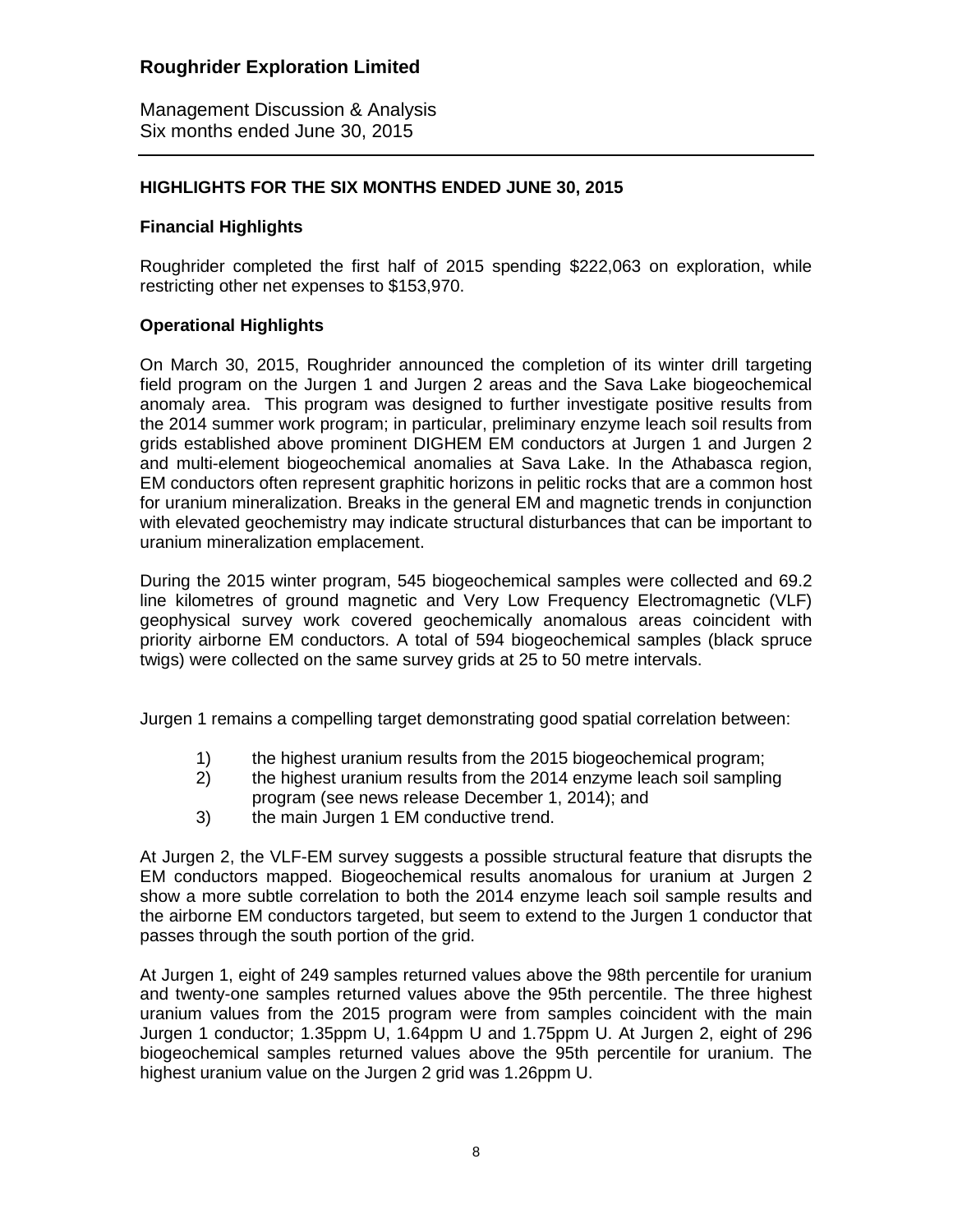Management Discussion & Analysis Six months ended June 30, 2015

### **OUTLOOK**

### **Financial outlook**

After successfully completing its Qualifying Transaction and concurrent \$2.75M financing on July 16, 2014, having conducted two exploration fieldwork programs, the Company completed the second quarter of 20[1](#page-0-0)5 with working capital<sup>1</sup> of \$858,680.

The current objectives of the Company are to continue exploring the Genesis uranium project with a view to fully earning the 85% interest under the option agreement; however initiating a drill program would be subject to raising additional capital.

The Company's ability to continue as a going concern is dependent upon a number of factors – principally on the Company's ability to create positive cash flow in the short term either by obtaining the necessary financing to undertake additional exploration and development of its mineral property interests, by creating one or more additional joint venture agreements with partners in order to achieve the foregoing, or by selling one or more mineral property interests. The Company currently has sufficient working capital to meet its minimum contractual obligations to December 31, 2015 and beyond, however additional capital will be needed to continue exploring the Genesis property in 2015.

### **Claim Transfer**

On August 11, 2015, Roughrider transferred 100% of title in mineral dispositions S111916 and MC1246 to Kivalliq, subject to the terms of the Area of Interest clause of the Genesis Property option agreement. The claims are contiguous with the Genesis Property claims and comprise 34.8 hectares and 1556.8 hectares respectively in the Johnston Lake-GAP priority area.

### **Section 75 Assessment Expenditure Relief:**

On August 20, 2015 the Saskatchewan Ministry of Economy granted Kivalliq, on behalf of Roughrider, one full year of relief from its 2015 annual assessment work expenditure requirements for the majority of the Genesis Property. The relief was granted for 49 Genesis Property claims named in the application, covering a total of 200,449.76 hectares, representing \$3,006,746 in expenditure relief.

The relief was granted, subject to Section 75(1) of the Saskatchewan Mineral Tenure Registry Regulations (the Regulations), because of the severe forest fire hazard that existed throughout northern Saskatchewan in 2015 that seriously hampered efforts to conduct a summer field work program. Claim S111916 was not included in the application; comprising only 34.8 hectares, S111916 is in good standing up to 2034. Work totalling over \$1.25 million completed by Roughrider on the Genesis Property in 2014 remains to be filed for assessment. However the roughly \$200,000 of assessment work completed by Roughrider in March of 2015 will not be eligible for assessment credit, based on the terms of Section 75 of the Regulations.

 $1$  Working capital, a non-GAAP-measure is defined as current assets net of current liabilities.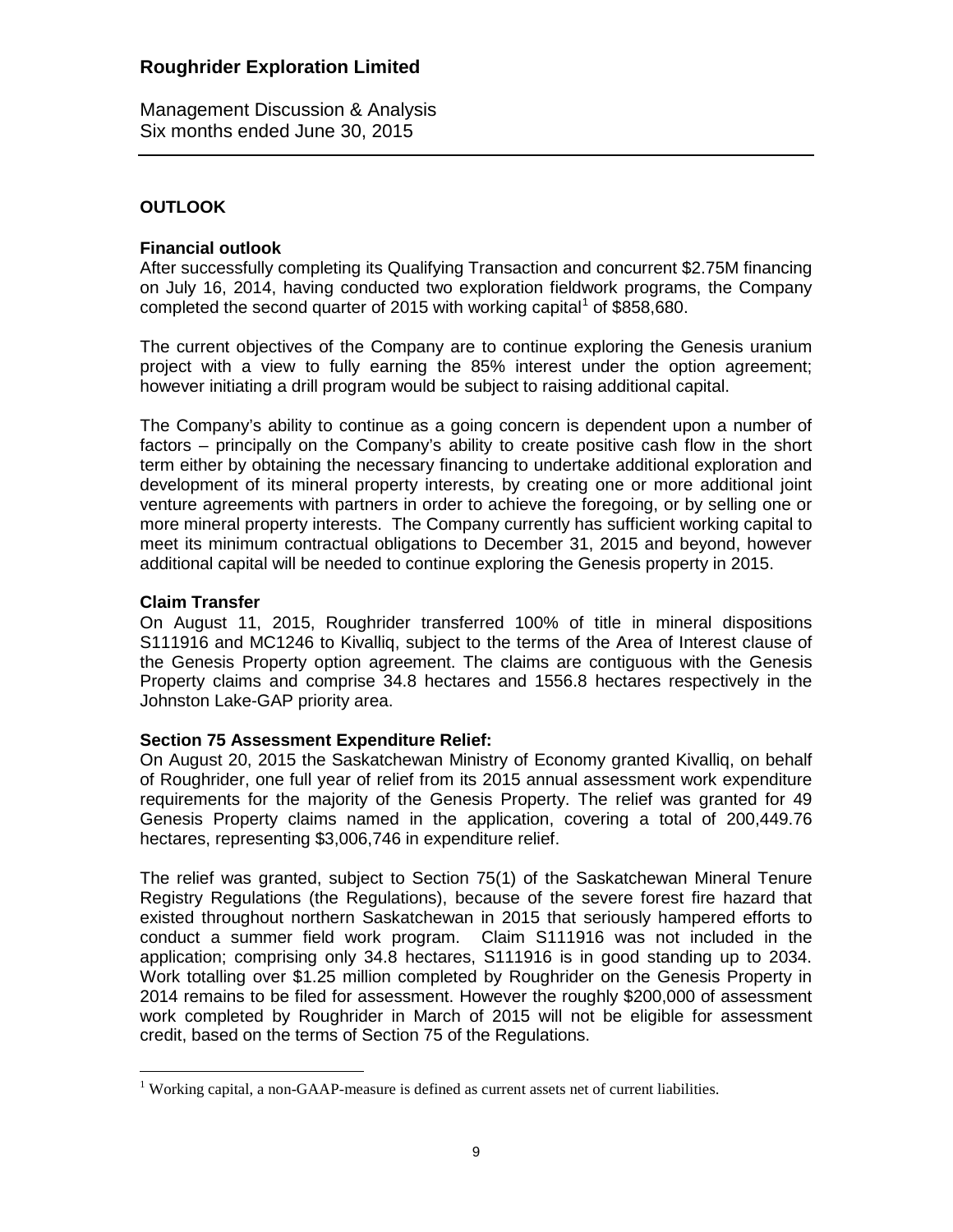Management Discussion & Analysis Six months ended June 30, 2015

### **DISCUSSION OF OPERATIONS AND FINANCIAL CONDITION**

#### *Results of Operations*

During the quarter ended June 30, 2015, the Company completed its winter drill targeting field program at the Genesis project in northeastern Saskatchewan. Any drill program would be subject to raising additional capital.

The Company had no source of revenue.

#### *Summary of Quarterly Results*

|                    |          |                             | <b>Basic and Diluted</b> |
|--------------------|----------|-----------------------------|--------------------------|
|                    |          | <b>Loss from Operations</b> | Loss per Share from      |
|                    |          | and Net Loss                | Operations and           |
| Period             | Revenues |                             | Net Loss per Share       |
| June 30, 2015      | Nil      | \$ (153, 427)               | \$ (0.01)                |
| March 31, 2015     | Nil      | (222, 606)                  | (0.01)                   |
| December 31, 2014  | Nil      | (435, 643)                  | (0.05)                   |
| September 30, 2014 | Nil      | (1,570,727)                 | (0.11)                   |
| June 30, 2014      | Nil      | (14, 447)                   | (0.01)                   |
| March 31, 2014     | Nil      | (5,642)                     | (0.00)                   |
| December 31, 2013  | Nil      | (7,308)                     | (0.01)                   |
| September 30, 2013 | Nil      | (7, 576)                    | (0.00)                   |

The variation in the Company's quarterly net loss over the past eight quarters is largely due to the increase in activity beginning on July  $16<sup>th</sup>$ , 2014 as a result of the Company completing its Qualifying Transaction. In addition, costs increased to support the initial field-exploration program from July to September 2014, as well as the more focused field-exploration program in March 2015, and the assays and analysis costs which tend to follow the completion of an exploration program.

### *Three months ended June 30, 2015*

The loss for the quarter ended June 30, 2015 ("Q2-15") reflects the cost of the company's winter 2015 exploration program, with quarterly expenditures tapering slightly from \$222,606 for the quarter ended March 31, 2015 (Q1-15), to \$153,427 in Q2-15. This decrease is largely due to the \$83,000 decrease in exploration expenditures, primarily as a result of lower costs for geophysical surveys and helicopter time, offset by assay costs in Q2-15. Conversely costs increased from \$14,447 in Q2-14 to \$153,427 in Q2-15. The Q2-15 loss is substantially higher than in Q2-14 as a result of the Company completing its Qualifying transaction in 2015 resulting in increased activity levels, including hiring staff and conducting the winter drill targeting field exploration program.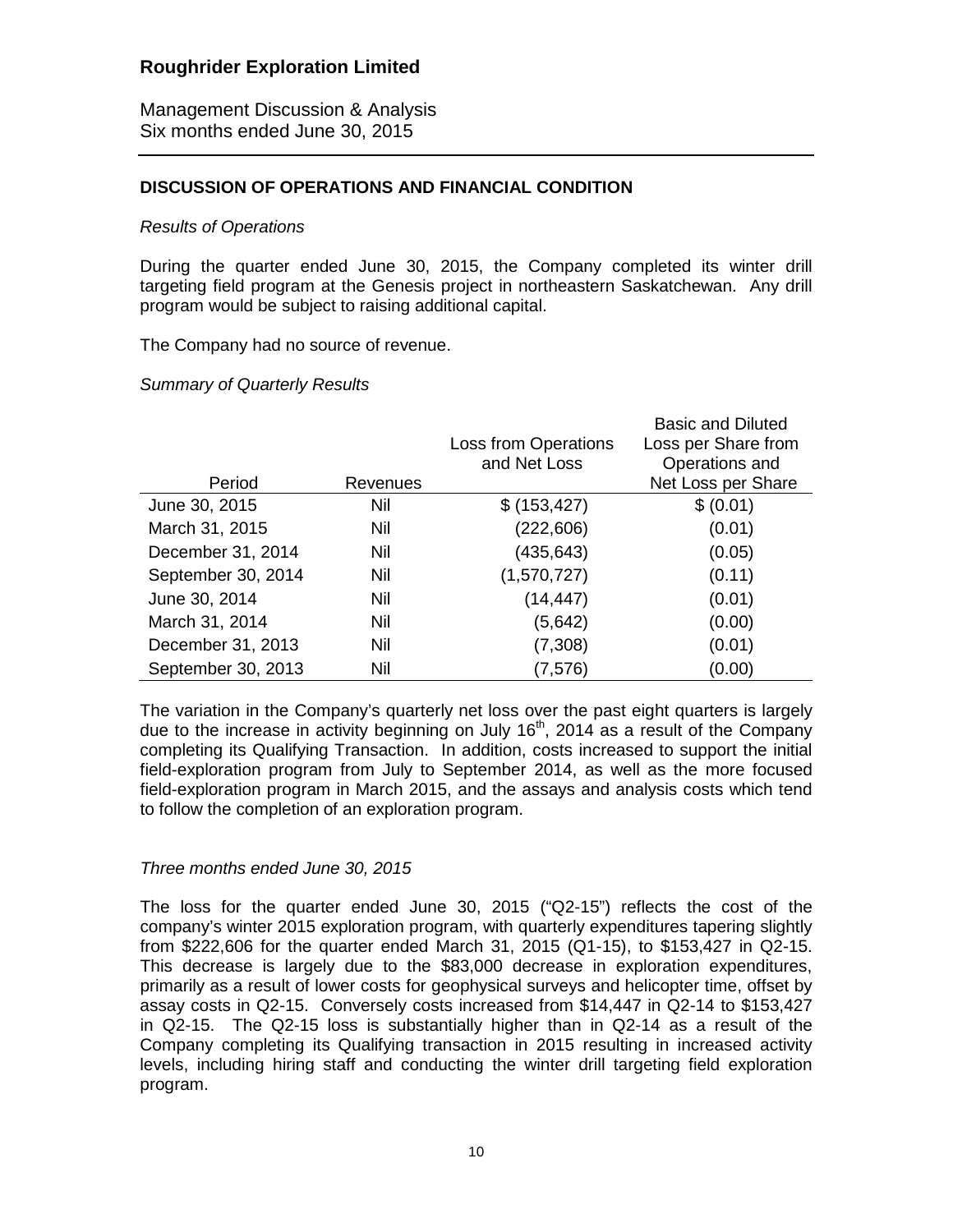Management Discussion & Analysis Six months ended June 30, 2015

Exploration expenses are \$83,000 lower in Q2-15 than in Q1-15 as helicopter and geophysical survey costs were substantially lower in the analysis phase than in the fieldwork phase of the winter drill targeting field exploration program; however assay costs were higher in Q2-15 as those tend to follow the fieldwork portion of an exploration program.

Salaries and personnel costs in Q2-15 are unchanged from Q1-15, but are \$61,000 higher than in Q2-14 as a CEO, and CFO were hired during the intervening quarters.

As a Capital Pool Company during the six months ended June 30, 2014, activity levels and costs were both extremely low.

#### *Six months ended June 30, 2015*

The loss for the six months ended June 30, 2015 ("H1-15") reflects the cost of the company's winter 2015 exploration program, with expenditures increasing from \$20,089 for the six months ended June 30, 2014 ("H1-14"), to \$376,033 in H1-15. This increase is largely due to the \$222,000 increase in exploration expenditures, and the \$121,000 increase in salaries and personnel costs, as well as the \$30,000 increase in marketing costs.

As a Capital Pool Company during H1-14, activity levels and costs were both extremely low.

#### *Capital purchases*

The Company expended \$620,382 in exploration property acquisition costs in fiscal 2014 (all in the second half of the year), with no similar expenditures in H1-15. Cash and share payments due as part of the Genesis option agreement represent the largest components of these acquisition costs.

There have been no purchases of property, plant or equipment to date.

### *Liquidity, Capital Resources and Cash Flow Analysis*

The Company's primary source of funding has been from the issuance of common shares. Management is concerned about the Company's ability to raise additional funds amid the low uranium price, and the prevailing investment climate of risk aversion, particularly toward mining projects.

Concurrent with the completion of the Qualifying Transaction, the Company completed a financing, raising gross proceeds of \$2,756,260. This substantially improved Roughrider's capital resources. The Company currently has sufficient working capital to meet its minimum contractual obligations to December 31, 2015 and beyond, however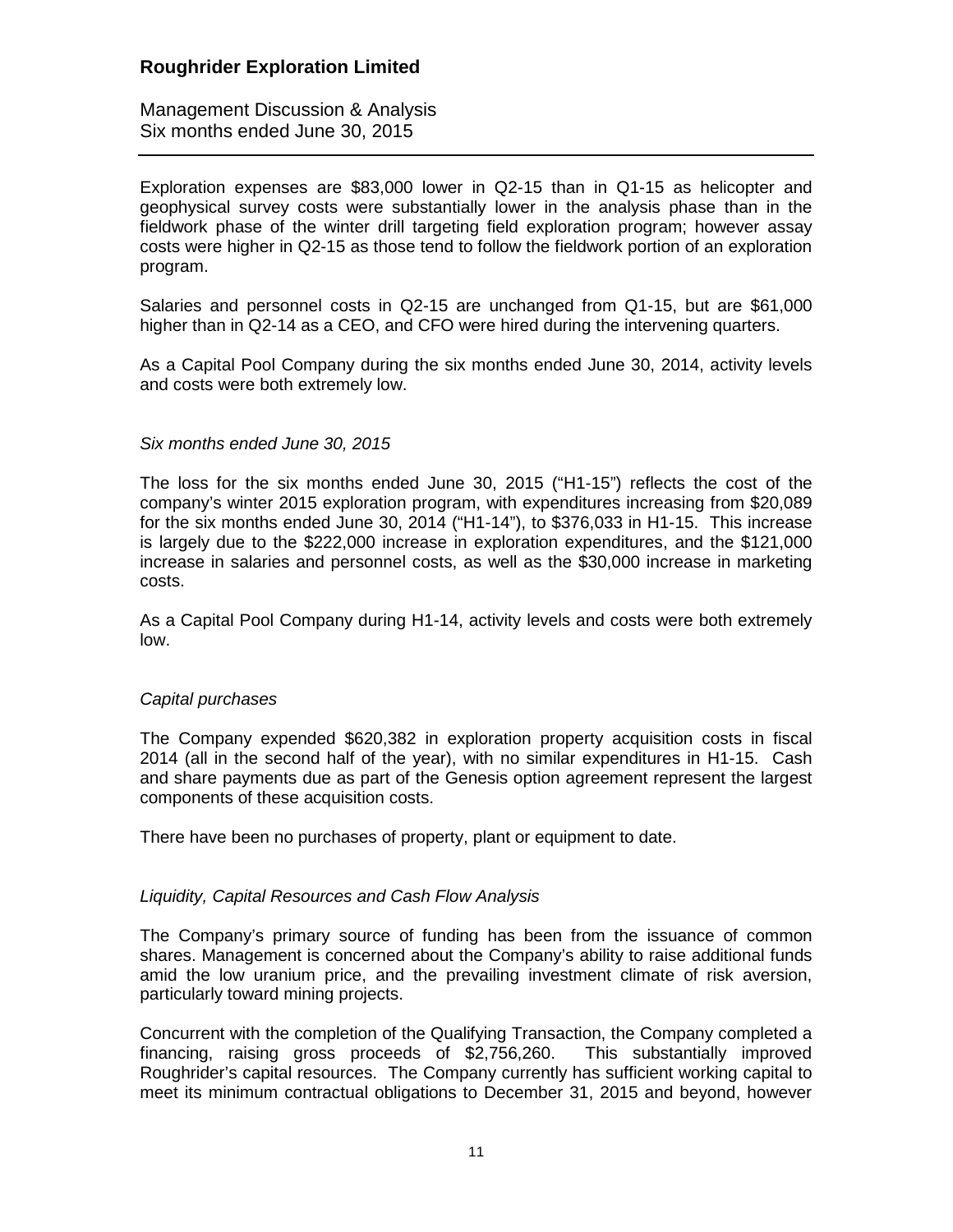Management Discussion & Analysis Six months ended June 30, 2015

additional capital will be needed to continue with the Phase II exploration of the Genesis property in 2015.

### *Financial Instruments*

The Company's financial instruments consist of cash and cash equivalents, receivables, and accounts payable and accrued liabilities. It is management's opinion that the Company is not exposed to significant interest, currency or credit risk arising from the financial instruments. Credit risk is managed for cash by having a major Canadian bank hold the funds in a chequing account. Credit risk is managed for significant receivables by seeking prompt payment, monitoring the age of receivables, and making follow up inquiries when receivables are not paid in a timely manner. Currency risk is negligible as all funds and payables are denominated in Canadian dollars. The Company does not engage in any hedging activities. Further discussion of these risks is available in the audited financial statements for the year ended December 31, 2014.

### **ADDITIONAL DISCLOSURE FOR VENTURE ISSUERS WITHOUT SIGNIFICANT REVENUE**

Significant components of general and administrative expenses are shown separately on the *Condensed Interim Statements of Loss and Comprehensive Loss,* also part of the unaudited condensed interim financial statements for the six months ended June 30, 2015.

### **RISK FACTORS**

### *Macroeconomic Risk*

Impairments and write-downs of major mining projects have led to a significant reduction in "risk appetite" with respect to funding investment into exploration companies. As a result, the ability for exploration companies to access capital through private placements has been significantly diminished. The long term result of lower risk appetite is that projects take longer to develop, or may not be developed at all.

### *Political Policy Risk*

Despite the recent moderation in the gold price, the previously record-high gold prices encouraged numerous governments around the world to look at ways to secure additional benefits from the mining industry across all commodity types, an approach recognized as "Resource Nationalism." Mechanisms used or proposed by governments have included increases to royalty rates, corporate tax rates, implementation of "windfall" or "super taxes," and carried or free-carried interests to the benefit of the state. Extreme cases in Venezuela and Argentina have resulted in the nationalization of active mining interests. Such changes are viewed negatively in the investment community and can lead to share price erosion, and difficulty in accessing capital to advance projects.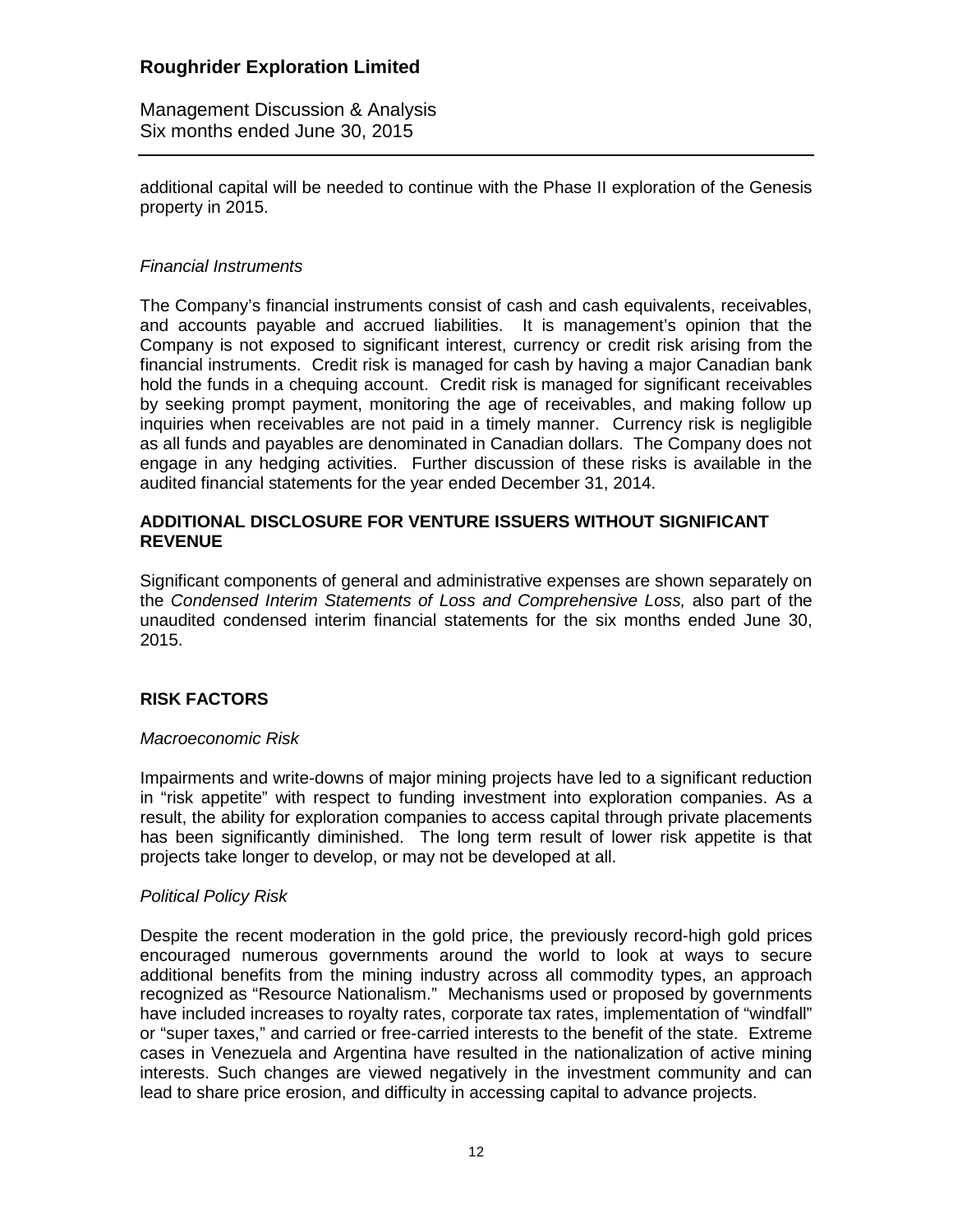Management Discussion & Analysis Six months ended June 30, 2015

### *Exploration Risk*

Mineral exploration and development involve a high degree of risk and few projects are ultimately developed into producing mines. There is no assurance that the Company's selected Qualifying Transaction will demonstrate exploration results sufficient to result in the definition of a body of commercial ore. Whether an ore body will be commercially viable depends on a number of factors including the particular attributes of the deposit such as size, grade and proximity to infrastructure, as well as mineral prices and government regulations, including environmental regulations.

### *Financial Capability and Additional Financing*

The Company has limited financial resources, has no source of operating income and has no assurance that additional funding will be available to it. It is anticipated that further exploration and development of the projects will be financed in whole or in part by the issuance of additional securities by the Company. Although the Company has been successful in the recent past in financing its initial activities through the issuance of equity securities, there can be no assurance that it will be able to obtain sufficient financing in the future to execute its business plan, particularly with ongoing uncertainty in the global financial markets, and the prevailing investment climate of risk aversion particularly in the resource sector. A discussion of risk factors particular to financial instruments is presented in the audited financial statements for the year ended December 31, 2014.

The Company has not commenced commercial mining operations and has no assets other than cash and cash equivalents, modest receivables and a small amount of prepaid expenses. The Company has no history of earnings, and is not expected to generate earnings or pay dividends until the company's exploration project is sold or taken into production.

### *Commodity Prices*

The mineral industry varies with the price of metals. The prices of uranium, gold and other commodities have fluctuated widely in recent years and are affected by factors beyond the control of the Company including, but not limited to, international economic and political trends, currency exchange fluctuations, economic inflation and expectations for the level of economic inflation in the consuming economies, interest rates, global and local economic health and trends, speculative activities and changes in the supply of commodities due to significant (often sovereign or national) purchases and divestitures, new mine developments, mine closures as well as advances in various production and use technologies of commodities. All of these factors will impact the viability of the Company's exploration projects in ways that are impossible to predict with certainty.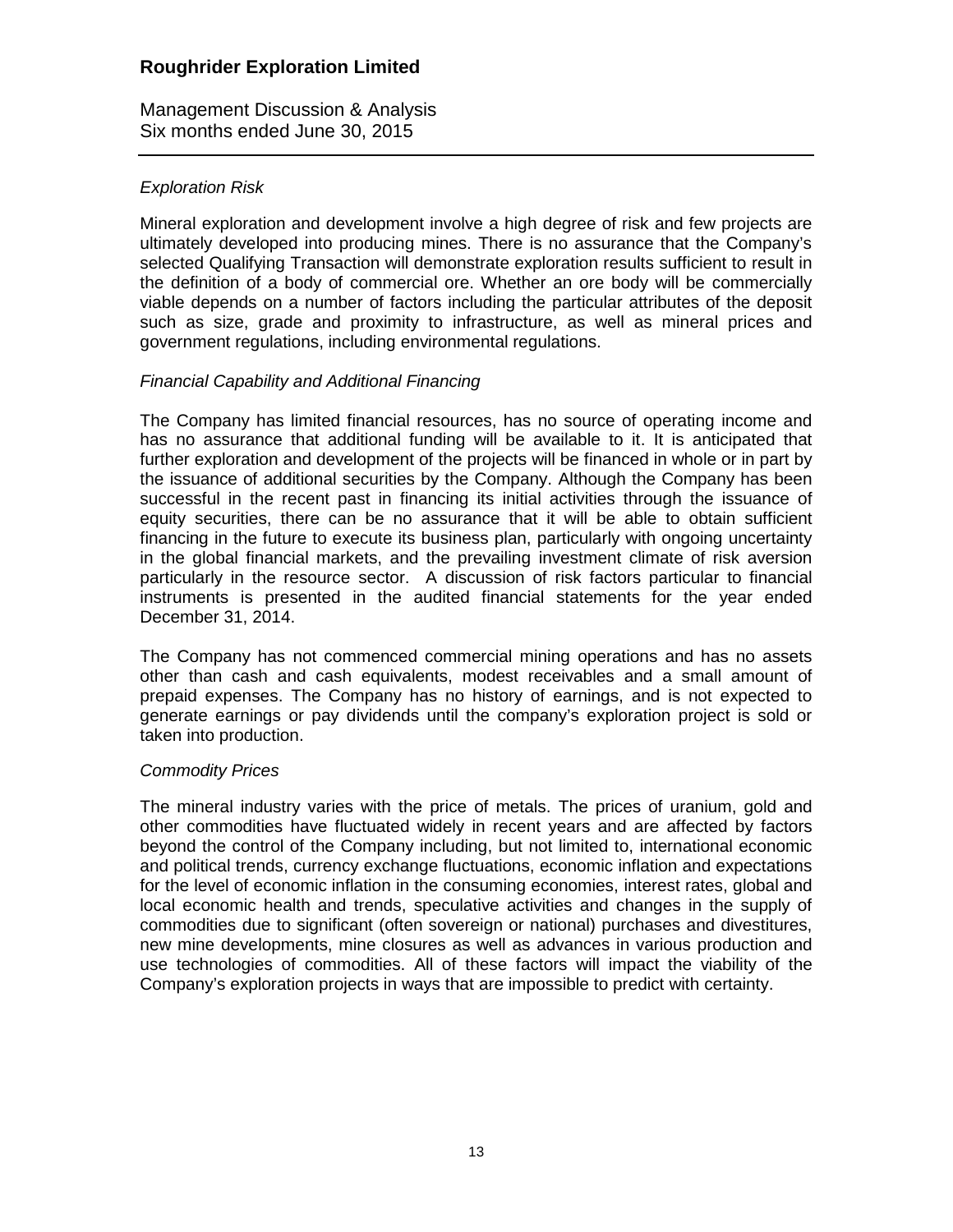Management Discussion & Analysis Six months ended June 30, 2015

### *Uranium Market*

Since uranium is used both as a fuel for power generation and as a weapon, its price is subject to unique forces in addition to the typical supply / demand tension impacting all commodities. These unique forces include the level of strategic government stockpiling or disposition, the level of effort being expended to cap the number of nuclear-armed states in the world, the public perception of the relative safety of nuclear power generation, and related government and international regulation. While these unique forces appear to have acted together in recent years to suppress the spot price of uranium, this risk may become an opportunity if those forces subside and the spot price of uranium continues to rise.

### *Environment*

Both the exploration and any production phases of the Company's future operations will be subject to environmental protection regulations in the jurisdictions in which it operates. Globally, environmental legislation is evolving towards stricter standards and enforcement, more stringent environmental impact assessments of new mining projects and increasing liability exposure for companies and their directors and officers. There is no assurance that future environmental regulations will not adversely affect the Company or its future operations.

#### *Access*

In order to perform exploration, the Company must be able to access the areas of interest. There is a risk that the Company will not be able to access areas of interest either temporarily or permanently. This may occur for a variety of reasons, including risk of natural disasters, (primarily forest fires), very high natural radiation levels, or other reasons. An inability to access may cause an inability to spend sufficiently to either maintain claims held directly, or to fulfill minimum spend requirements in joint venture agreements.

### *Financial Instrument Risk*

As a result of its use of financial instruments, the Company is subject to credit risk, interest rate risk, currency risk, liquidity risk and other price risk. These risks are considered to be small. These risks are discussed comprehensively in the audited financial statements for the year ended December 31, 2014.

### *Liquidity of Common Shares*

There can be no assurance that an active and liquid market for the Company's common shares will develop or continue to exist, and an investor may find it difficult to resell its common shares. In addition, trading in the common shares of the Company may be halted at other times for other reasons, including for failure by the Company to submit documents to the Exchange in the time periods required.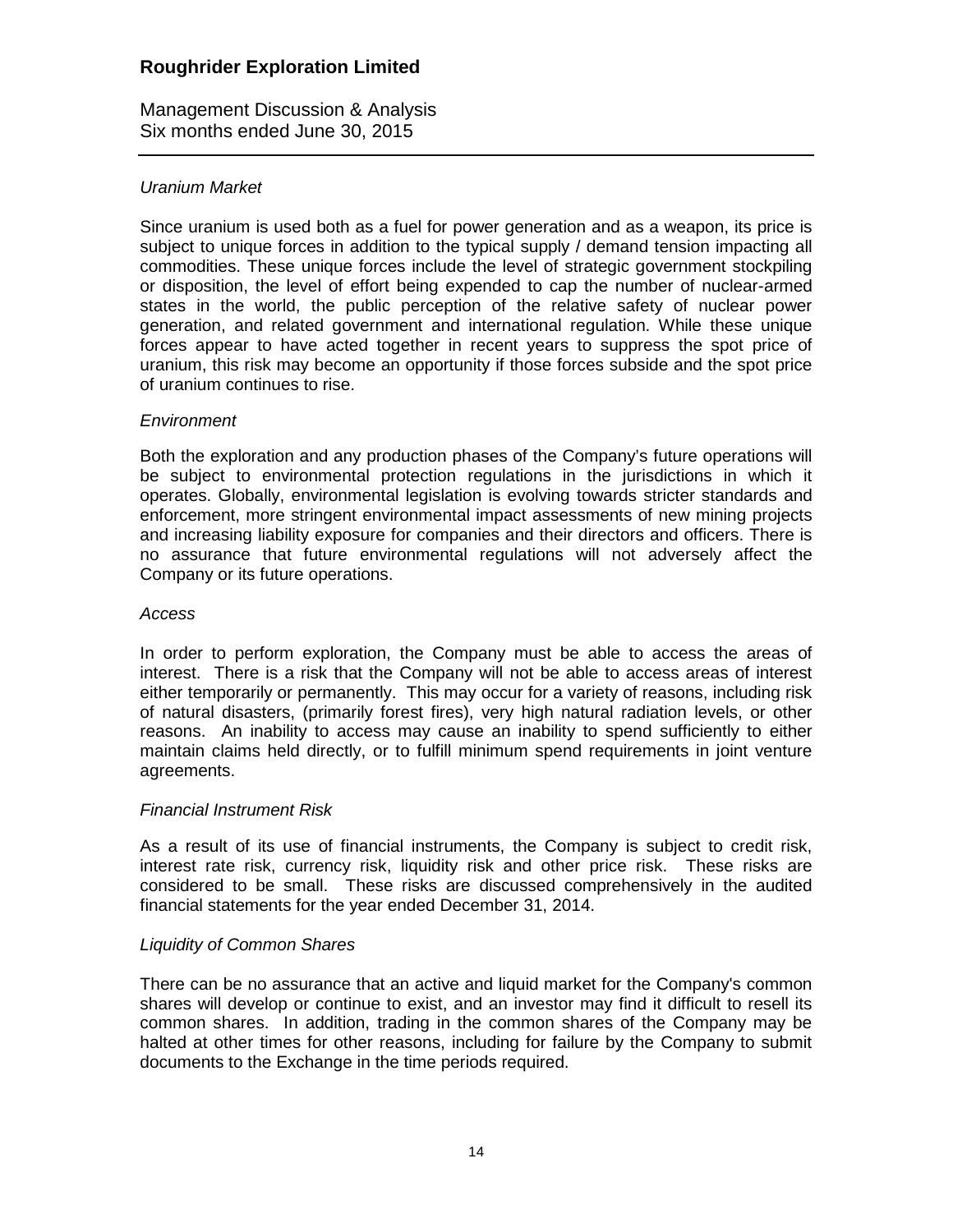Management Discussion & Analysis Six months ended June 30, 2015

### **RECENT ACCOUNTING PRONOUNCEMENTS**

### **Adoption of New Standards and Interpretations**

The following amended standards are relevant to the organization and were first adopted for the Company's year ended December 31, 2015, but had no material impact on the financial statements:

*IFRS 3, Business Combinations* amendment clarifies the scope exception for joint arrangements.

*IFRS 8, Operating Segments* amendment to require disclosure of judgements made by management in aggregating segments, and a reconciliation of segment assets to the entity's assets when segment assets are reported.

*IAS 24, Related Party Transactions* amendment to revise the definition of "related party" to include an entity that provides key management personnel services to the reporting entity or its parent, and to clarify the related disclosure requirements.

#### **Upcoming Changes in Accounting Standards**

The following changes to standards are effective as follows:

#### For the Company's year ended December 31, 2016:

*IAS 1, Presentation of Financial Statements* amendment to clarify guidance on materiality and aggregation, the presentation of subtotals, the structure of financial statements, and the disclosure of accounting policies. These amendments will be effective for the Company's year ended December 31, 2016.

#### For the Company's year ended December 31, 2018:

*IFRS 7, Financial Instruments: Disclosures* amendment requires additional disclosures on transition from IAS 39 and IFRS 9, and will be effective for the Company's year ended December 31, 2018.

*IFRS 9, Financial Instruments:* amendment introduces the new requirements for the classification, measurement and de-recognition of financial assets and financial liabilities. Specifically, *IFRS 9* requires all recognized financial assets that are within the scope of *IAS 39 Financial Instruments: Recognition and Measurement* to be subsequently measured at amortized cost or fair value.

The Company is in the process of assessing the impact of the changes to accounting standards above.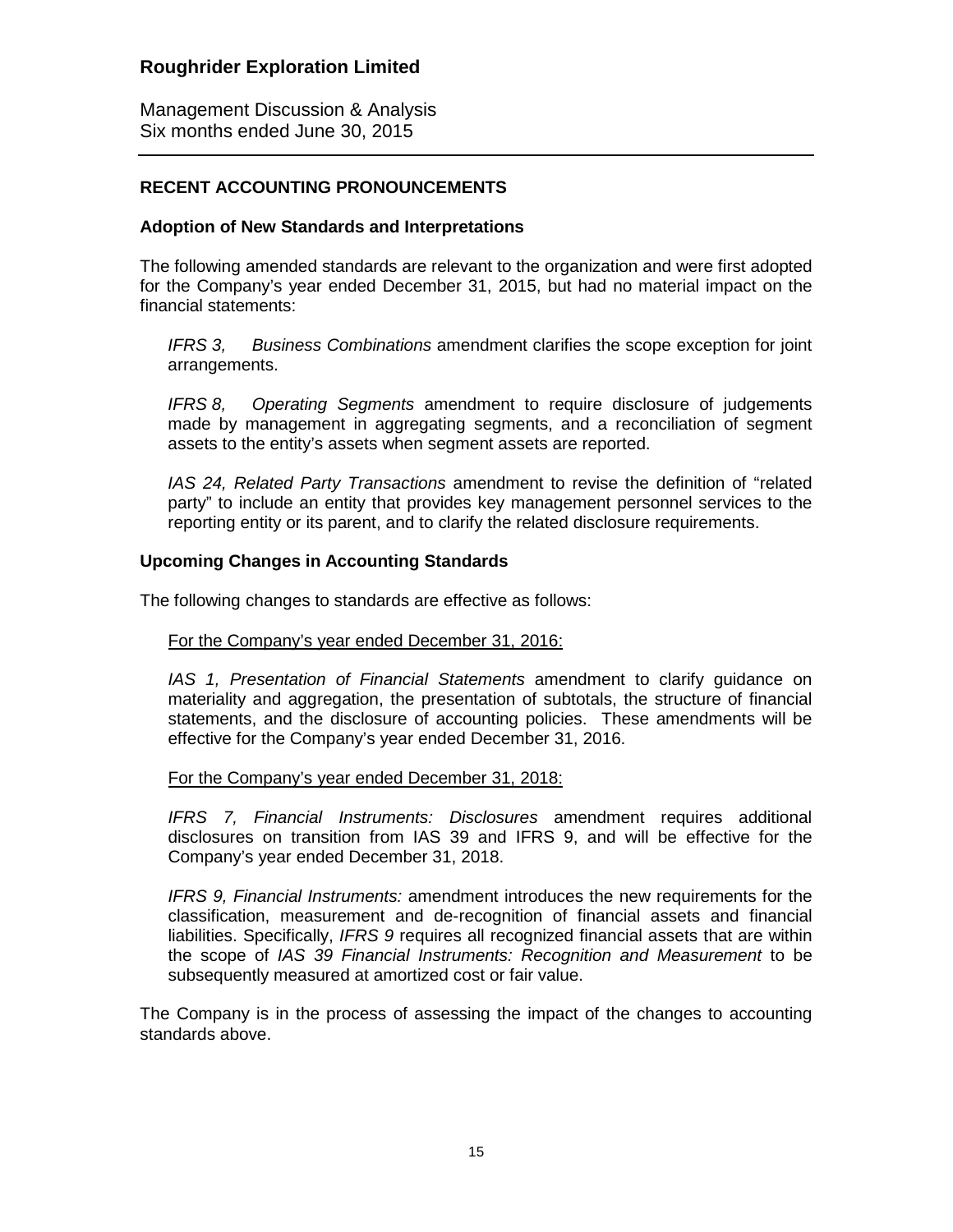Management Discussion & Analysis Six months ended June 30, 2015

### **OFF-BALANCE SHEET ARRANGEMENTS**

The Company is not a party to any off-balance sheet arrangements that have, or are reasonably likely to have, a current or future material effect on the Company's financial condition, changes in financial condition, revenues, expenses, results of operations, liquidity, capital expenditures or capital resources.

### **TRANSACTIONS WITH RELATED PARTIES**

a) Legal services:

In the six months ended June 30, 2015, services valued at \$5,000 (June 30, 2014 - \$nil) were received from Anfield, Sujir, Kennedy, & Durno LLP, a law firm for which one of the directors of the Company is a partner.

b) Key management personnel:

Key management personnel are those persons that have the authority and responsibility for planning, directing and controlling the activities of the Company, directly or indirectly. Key management includes executive and non-executive members of the Company's Board of Directors, corporate officers and a vice president. Apart from legal services discussed in the paragraph above, key management personnel received no remuneration for their services up to the date of the Qualifying Transaction on July 16, 2014, which includes the period ended June 30, 2014. For the period from January 1, 2015 to June 30, 2015, officers and a vice president of the Company were compensated with combined cash compensation of \$127,000, included in salaries and in exploration expenses, (2014 – nil) and were granted no stock options (2014 – nil). During the same three month periods in 2014 and 2015, non-executive members of the Company's Board of Directors received no cash compensation, and were not granted any options.

As at June 30, 2015, \$10,250 (2014 – \$nil) was owing to related parties, and has been included in accounts payable and accrued liabilities.